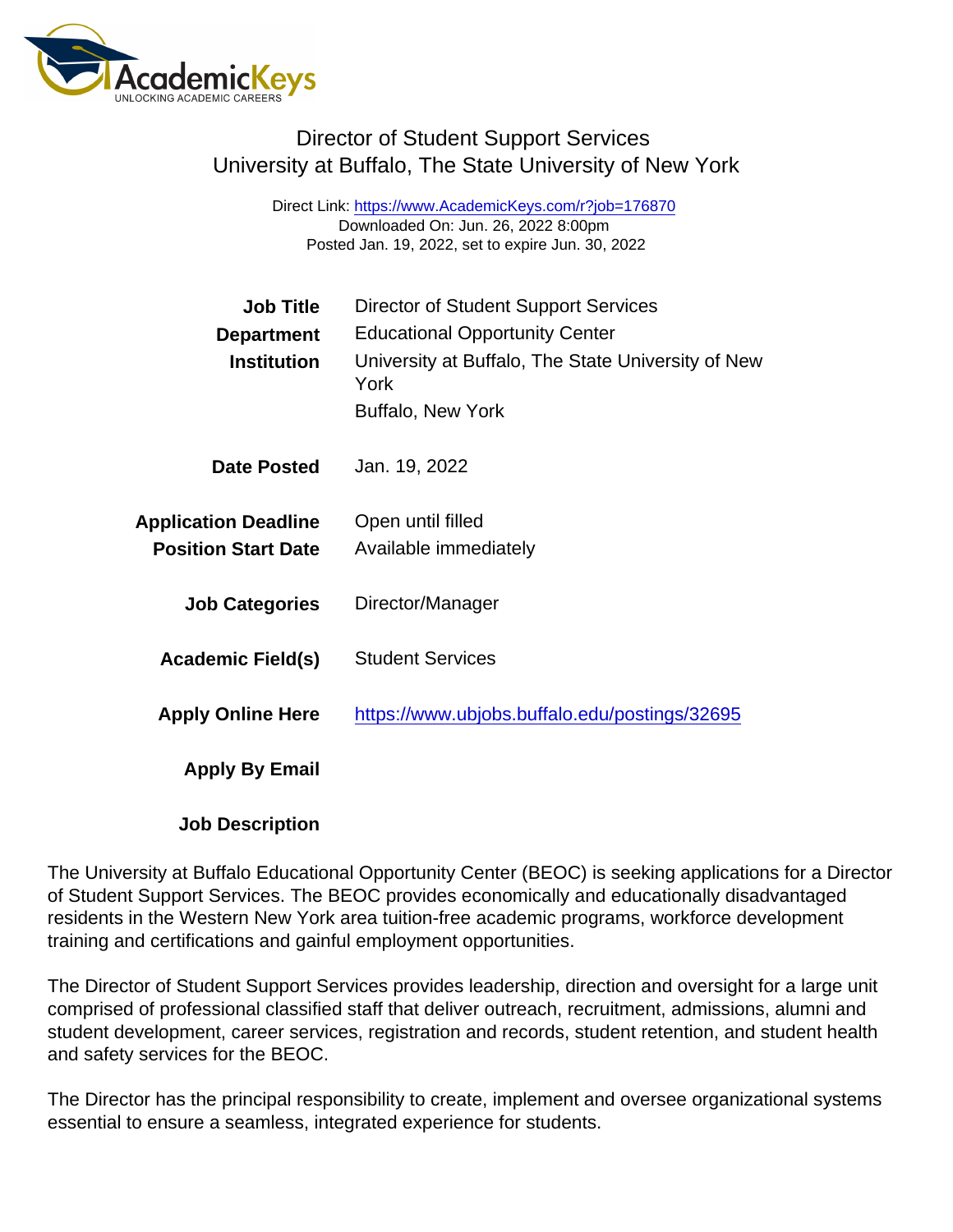# Director of Student Support Services University at Buffalo, The State University of New York

Direct Link: <https://www.AcademicKeys.com/r?job=176870> Downloaded On: Jun. 26, 2022 8:00pm Posted Jan. 19, 2022, set to expire Jun. 30, 2022

Responsibilities will include but are not limited to:

Provide leadership for student support services staff.

Supervise and provide direct oversight of supervisory staff responsible for day-to-day supervision of staff providing outreach, recruitment, admissions and enrollment management.

Provide oversight and direction for processing and resolution of student matters involving disciplinary actions, discriminatory incidents or student health and safety matters.

Collaborate with Director of Instructional Services and other Senior Management in the development and implementation of services, practices and procedures to improve enrollment and student retention. Participate in and provide leadership as assigned in efforts to develop external resources to support and enhance the Center's delivery of programs, training and support services to its target population and communities.

Provide leadership in the implementation of processes and procedures that directs enrollment, attendance and entry of student information into their permanent files in the Student Information System and hard copy.

For 40 years, the BEOC been in the forefront of providing opportunities through education for economically and educationally disadvantaged citizens in Western New York residents. The BEOC makes real education and real success a tangible possibility for everyone lifting the community one success story at a time. To learn more about the Buffalo Educational Opportunity Center, visit us online at http://www.buffalo.edu/eoc.html.

#### Outstanding Benefits Package

Working at UB comes with benefits that exceed salary alone. There are personal rewards including comprehensive health and retirement plan options. We also focus on creating and sustaining a healthy mix of work, personal and academic pursuit – all in an effort to support your work-life effectiveness. Visit our benefits website to learn about our benefit packages.

#### About UB

The University at Buffalo is SUNY's most comprehensive public research university, and an outstanding place to work. UB amplifies ambition for faculty and staff by offering endless possibilities to achieve more. Here, people from all backgrounds and cultures challenge and inspire each other to discover, learn and succeed. Dedicated staff and engaged faculty collaborate to further knowledge and understanding, and develop tenacious graduates who are valued for their talents and their impact on global society. Visit our website to learn more about the University at Buffalo.